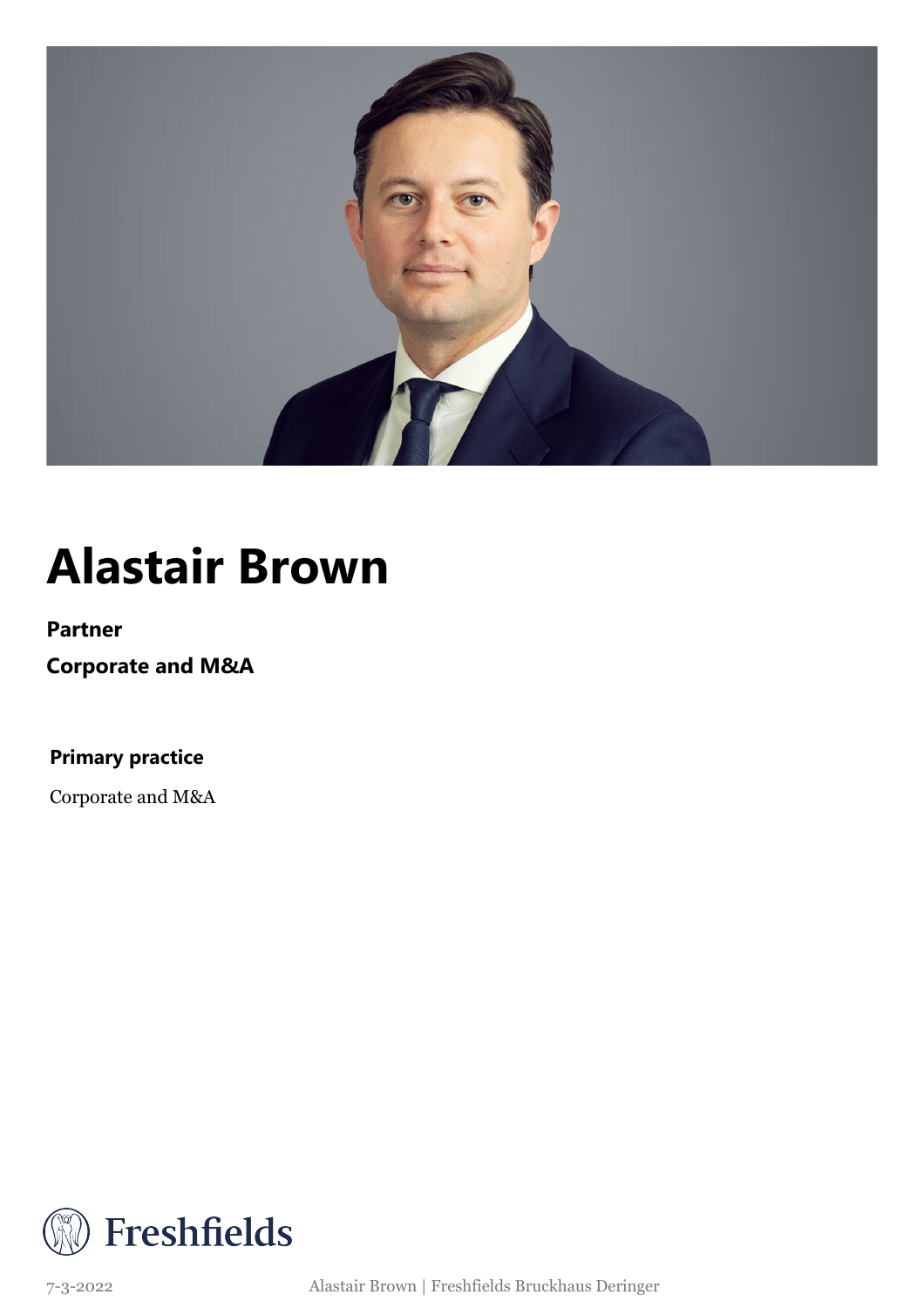# **About Alastair Brown**

Alastair Brown is a corporate partner in our global transactions group, based in London. He specialises in advising financial sponsors on M&A, co-investments, carve-outs, take-privates, management incentivisation arrangements and other corporate matters. He has broad experience across a range of sectors and transactions across the globe. His client base covers global private equity houses, pension funds, sovereign wealth funds, financial investors and corporates. Alastair is known for using his technical excellence and commercial expertise to deliver results for his clients. He focusses on delivering the most complex transactions for his clients and helping them with their most challenging issues. Having spent three years on secondment with Freshfields in Hong Kong, as both an associate and trainee, Alastair has a thorough understanding of global cross-border transactions and uses his global expertise and experience to deliver these transactions for his clients.

### **Recent work**

- Advising Cinven on its sale of NPS and acquisitions of One.com and Ufinet.
- Advising Cinven and Canada Pension Plan Investment Board on their acquisition of the Hotelbeds Group from TUI and subsequent bolt-ons of Tourico Holidays, GTA Travel and Holiday Taxis.
- Advising CVC Capital Partners on its minority equity investment into Premiership Rugby.
- Advising Warburg Pincus on its investments in Network International, Constructionline and Inspired Education.
- Advising KKR on its dual-track exit of Trainline and, together with EMK, on the sale of Cognita Schools.
- Advising Formula One and all of its shareholders, including CVC Capital Partners, on the sale of Formula One to Liberty Media.
- Advising GIC on its investment in Galderma, as part of a consortium together with EQT and ADIA.
- Advising Montagu on its takeover of Servelec plc.

## **Qualifications**